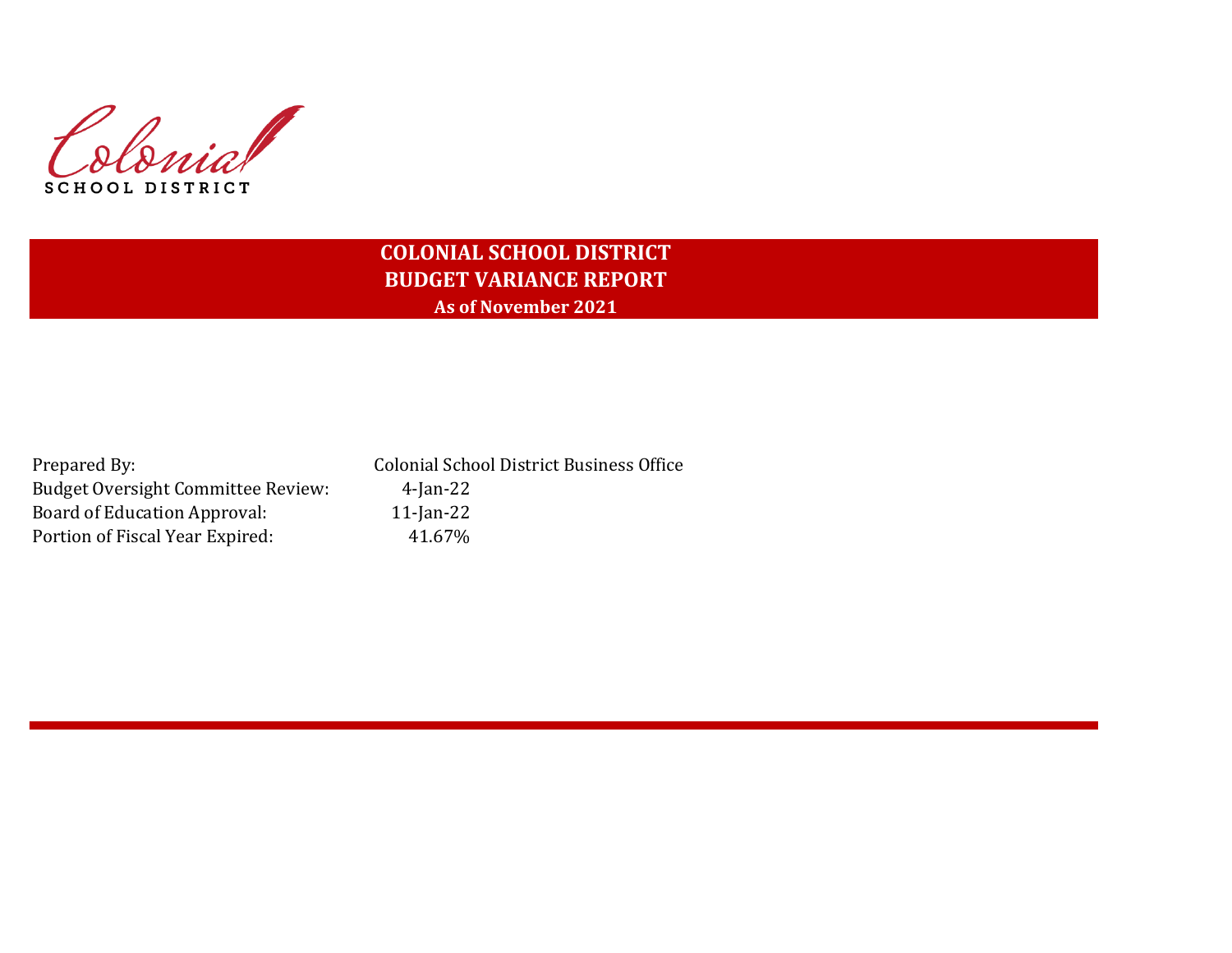# **COLONIAL SCHOOL DISTRICT BUDGET VARIANCE REPORT FISCAL YEAR 2022 as of November 2021 SUMMARY OF REVENUE**

| <b>SCHOOL DISTRICT</b>                                     | <b>Board</b><br>Approved<br><b>Budget</b> | Receipt<br>to Date | Percent<br><b>Received</b> | <b>Variance</b>   |
|------------------------------------------------------------|-------------------------------------------|--------------------|----------------------------|-------------------|
| <b>DISCRETIONARY STATE REVENUE</b>                         |                                           |                    |                            |                   |
| Division II, AOC                                           | 2,222,769                                 | 356,959.81         | 16.06%                     | (1,865,809.19)    |
| Division III, Equalization                                 | 5,107,237                                 | 4,605,466.00       | 90.18%                     | (501,771.00)      |
| <b>Educational Sustainment Fund</b>                        | 2,063,983                                 | 1,876,348.00       | 90.91%                     | (187, 635.00)     |
| <b>SUBTOTAL</b>                                            | 9,393,989                                 | 6,838,773.81       | 72.80%                     | (2,555,215.19)    |
| <b>RESTRICTED STATE REVENUE</b>                            |                                           |                    |                            |                   |
| Formula Salaries & OEC's                                   | 75,420,954                                | 69,983,803.00      | 92.79%                     | (5,437,151.00)    |
| Cafeteria Salaries                                         | 3,100,000                                 | 1,372,210.00       | 44.26%                     | (1,727,790.00)    |
| Division II, AOC - Voc                                     |                                           | 159,510.00         | 0.00%                      | 159,510.00        |
| Division II, Energy                                        | 1,366,920                                 | 1,847,896.00       | 135.19%                    | 480,976.00        |
| <b>State Transportation</b>                                | 7,050,000                                 | 4,880,472.46       | 69.23%                     | (2,169,527.54)    |
| Drivers Ed.                                                |                                           | 33,080.00          | 0.00%                      | 33,080.00         |
| Unique Alternative                                         | 560,000                                   | 277,935.00         | 49.63%                     | (282,065.00)      |
| <b>Related Services</b>                                    |                                           | 393.00             |                            | 393.00            |
| <b>Professional Development</b>                            |                                           | 114,920.00         | $0.00\%$                   | 114,920.00        |
| <b>Technology Block Grant</b>                              |                                           | 268,209.00         | $0.00\%$                   | 268,209.00        |
| <b>Student Success Block Grant</b>                         | 330,148                                   | 330,148.00         | 100.00%                    |                   |
| Opportunity funding                                        | 3,292,567                                 | 2,354,132.00       | 71.50%                     | (938, 435.00)     |
| Other State Revenue                                        | 345,512                                   | 4,005.00           | 1.16%                      | (341, 507.00)     |
| John G. Leach                                              | 8,762,875                                 | 7,950,877.00       | 90.73%                     | (811,998.00)      |
| ECAP (Pre-K State grant)                                   | 285,600                                   | 285,600.00         | 100.00%                    |                   |
| Minor Capital Improvements                                 | 933,168                                   |                    | 0.00%                      | (933, 168.00)     |
| <b>SUBTOTAL</b>                                            | 101,447,744                               | 89,863,190.46      | 88.58%                     | (11, 584, 553.54) |
| Operational budget reduction<br><b>TOTAL STATE REVENUE</b> | (1,938,690)<br>110,841,733                | 96,701,964.27      | 87.24%                     | (14, 139, 768.73) |
|                                                            |                                           |                    |                            |                   |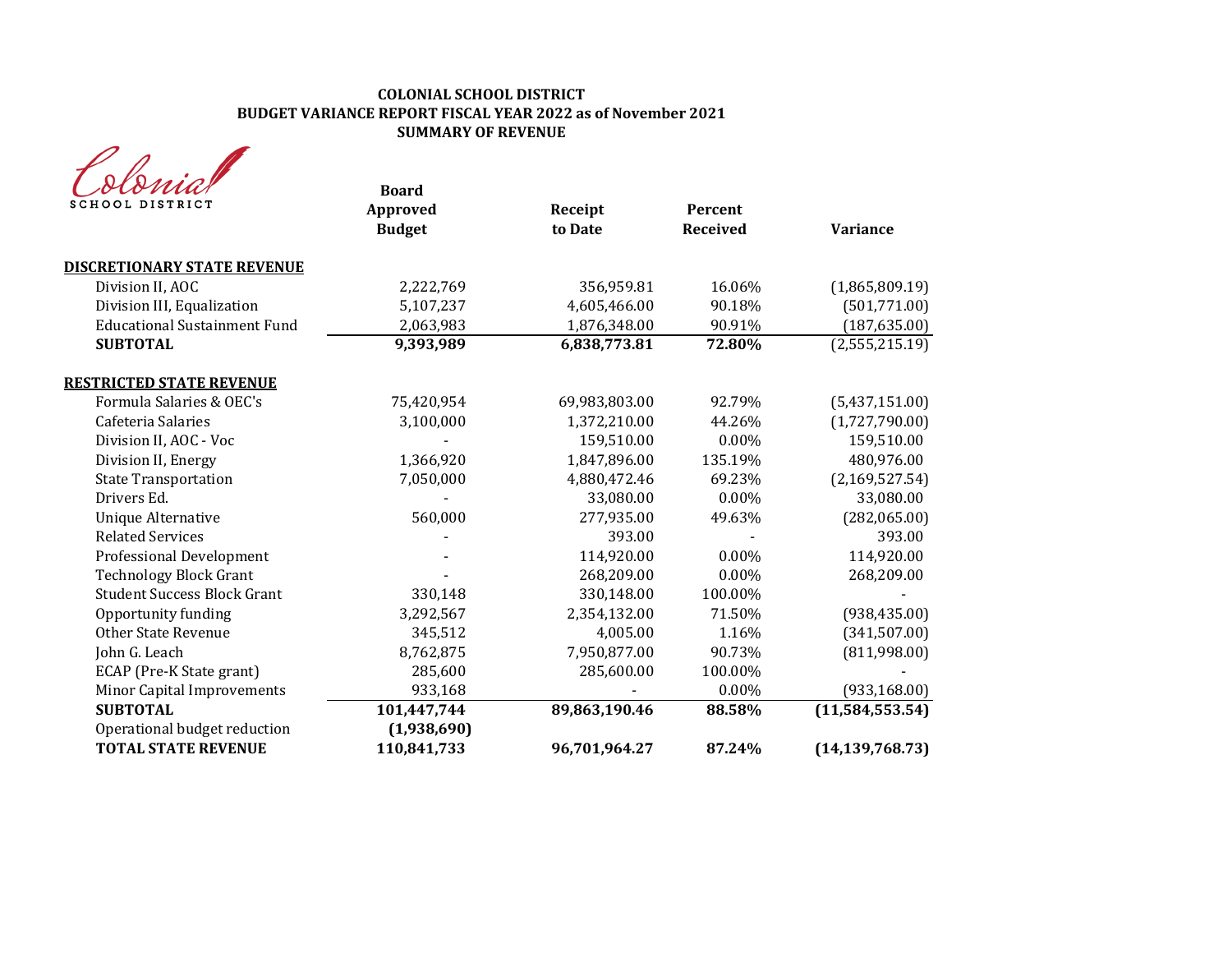# **COLONIAL SCHOOL DISTRICT BUDGET VARIANCE REPORT FISCAL YEAR 2022 as of November 2021 SUMMARY OF REVENUE**

| MA              |
|-----------------|
| SCHOOL DISTRICT |

| otomi<br><b>SCHOOL DISTRICT</b>     | <b>Board</b><br>Approved | Receipt        | Percent         |                             |
|-------------------------------------|--------------------------|----------------|-----------------|-----------------------------|
| <b>DISCRETIONARY LOCAL REVENUE</b>  | <b>Budget</b>            | to Date        | <b>Received</b> | <b>Variance</b>             |
| <b>Current Expense Tax Receipts</b> | 48,557,940               | 47,180,927.13  | 97.16%          | (1,377,012.87)              |
| Interest                            | 820,000                  |                | 0.00%           | (820,000.00)                |
| <b>Athletic Receipts</b>            | 5,000                    | 5,047.00       | 100.94%         | 47.00                       |
| <b>Indirect Costs</b>               | 116,841                  | 14,035.76      | 12.01%          | (102, 805.24)               |
| <b>CSCRP</b>                        | 32,000                   |                | 0.00%           | (32,000.00)                 |
| <b>Building Rental</b>              | 5,000                    |                | 0.00%           | (5,000.00)                  |
| <b>SUBTOTAL</b>                     | 49,536,781               | 47,200,009.89  | 95.28%          | $\overline{(2,336,771.11)}$ |
| <b>RESTRICTED LOCAL REVENUE</b>     |                          |                |                 |                             |
| Debt Service Tax Receipts           | 3,702,830                | 3,497,656.98   | 94.46%          | (205, 173.02)               |
| <b>Tuition Tax Receipts</b>         | 6,728,774                | 6,818,942.36   | 101.34%         | 90,168.36                   |
| John G. Leach (tuition revenue)     | 4,750,000                | 4,000,000.00   | 84.21%          | (750,000.00)                |
| Minor Capital Tax Receipts          | 2,462,382                | 2,269,988.98   | 92.19%          | (192, 393.02)               |
| <b>Technology Maintenance Match</b> | 469,025                  | 491,602.43     | 104.81%         | 22,577.43                   |
| Cafeteria                           | 5,550,000                | 2,777,379.04   | 50.04%          | (2,772,620.96)              |
| Donations                           | 30,000                   |                | 0.00%           | (30,000.00)                 |
| E3 Grant                            | 2,000,000                | 358,461.00     | 17.92%          | (1,641,539.00)              |
| Other Local Revenue                 | 220,000                  | 13,097.56      | 5.95%           | (206, 902.44)               |
| <b>SUBTOTAL</b>                     | 25,913,011               | 20,227,128.35  | 78.06%          | (5,685,882.65)              |
| <b>OTHER LOCAL FUNDS</b>            |                          |                |                 |                             |
| Charter                             | (6, 200, 000)            | (2,370,838.13) | 38.24%          | 3,829,161.87                |
| Choice                              | (1,050,000)              | 430,276.00     | -40.98%         | 1,480,276.00                |
| Reserve funds                       | (1, 307, 585)            |                | $0.00\%$        | 1,307,585.00                |
| <b>SUBTOTAL</b>                     | (8,557,585)              | (1,940,562.13) | 22.68%          | 6,617,022.87                |
| <b>TOTAL LOCAL REVENUE</b>          | 66,892,207               | 65,486,576.11  | 97.90%          | (1,405,630.89)              |
|                                     |                          |                |                 |                             |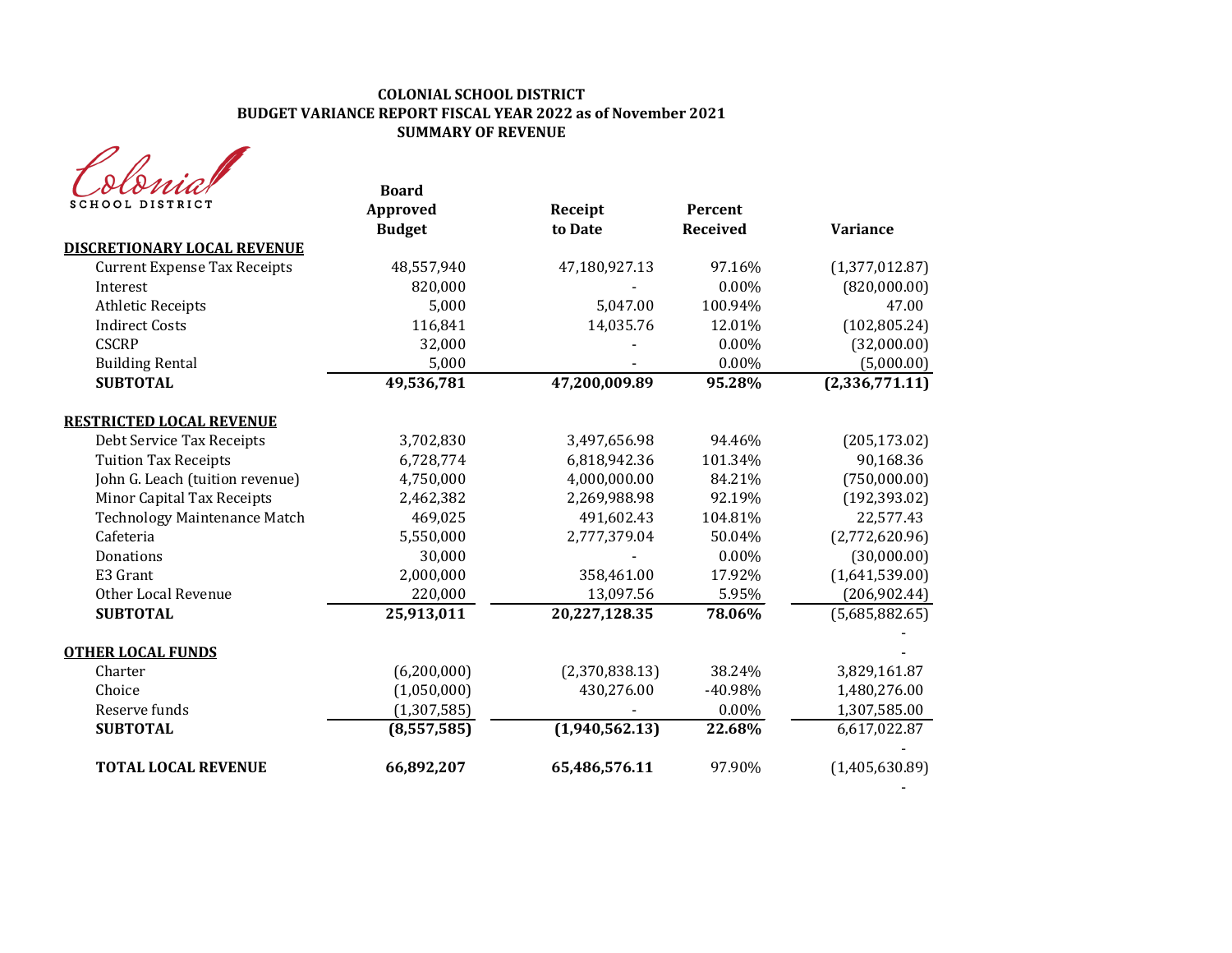# **COLONIAL SCHOOL DISTRICT BUDGET VARIANCE REPORT FISCAL YEAR 2022 as of November 2021 SUMMARY OF REVENUE**

| rna             |
|-----------------|
| SCHOOL DISTRICT |

| sionna<br><b>SCHOOL DISTRICT</b> | <b>Board</b><br>Approved | Receipt        | Percent  |                 |
|----------------------------------|--------------------------|----------------|----------|-----------------|
|                                  | <b>Budget</b>            | to Date        | Received | <b>Variance</b> |
| <b>FEDERAL REVENUE</b>           |                          |                |          |                 |
| <b>IDEA Part B</b>               | 2,799,752                | 2,799,752.00   | 100.00%  |                 |
| <b>IDEA</b> Pre-K                | 120.079                  | 120,079.00     | 100.00%  |                 |
| Title I                          | 3,958,086                | 3,958,086.00   | 100.00%  |                 |
| Title II                         | 711.986                  | 711,986.00     | 100.00%  |                 |
| Title III                        | 108.020                  | 108.020.00     | 100.00%  |                 |
| Perkins                          | 252,670                  | 252.670.00     | 100.00%  |                 |
| Title IV                         | 459,218                  | 459,218.00     | 100.00%  |                 |
| Other Federal Funds              | 399,021                  | 299,620.81     | 75.09%   | (99,400.19)     |
| <b>TOTAL FEDERAL REVENUE</b>     | 8,808,832                | 8,709,431.81   | 98.87%   | (99,400.19)     |
| <b>TOTAL REVENUE</b>             | 186,542,772              | 170,897,972.19 | 91.61%   | (15,644,799.81) |
|                                  |                          |                |          |                 |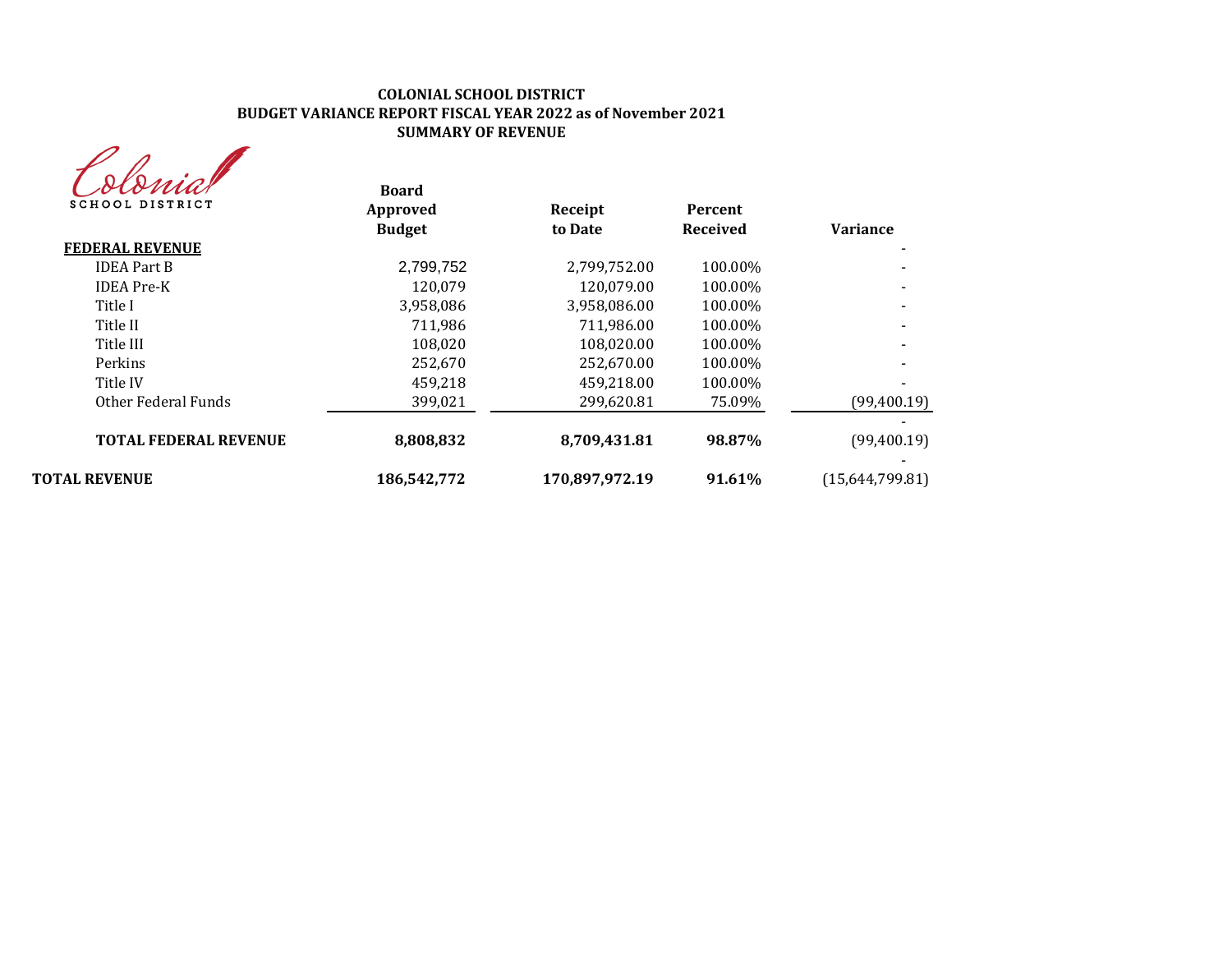

#### **COLONIAL SCHOOL DISTRICT BUDGET VARIANCE REPORT FISCAL YEAR 2022 as of November 2021 SUMMARY OF EXPENDITURES**

|                     | ╯       | $\mathcal{C} \mathcal{C} \mathcal{C} \mathcal{C} \mathcal{C} \mathcal{C} \mathcal{C} \mathcal{C} \mathcal{C} \mathcal{C} \mathcal{C} \mathcal{C} \mathcal{C} \mathcal{C} \mathcal{C} \mathcal{C} \mathcal{C} \mathcal{C} \mathcal{C} \mathcal{C} \mathcal{C} \mathcal{C} \mathcal{C} \mathcal{C} \mathcal{C} \mathcal{C} \mathcal{C} \mathcal{C} \mathcal{C} \mathcal{C} \mathcal{C} \mathcal{C} \mathcal{C} \mathcal{C} \mathcal{C} \mathcal{C} \mathcal{$<br><b>SCHOOL DISTRICT</b> | <b>Board</b><br>Approved |             |                     | Remaining      | Percent   | Percent  |
|---------------------|---------|---------------------------------------------------------------------------------------------------------------------------------------------------------------------------------------------------------------------------------------------------------------------------------------------------------------------------------------------------------------------------------------------------------------------------------------------------------------------------------------|--------------------------|-------------|---------------------|----------------|-----------|----------|
| <b>EXPENDITURES</b> |         |                                                                                                                                                                                                                                                                                                                                                                                                                                                                                       | <b>Budget</b>            | Encumbrance | <b>Expenditures</b> | <b>Balance</b> | Obligated | Spent    |
| <b>Operating</b>    | Program |                                                                                                                                                                                                                                                                                                                                                                                                                                                                                       |                          |             |                     |                |           |          |
|                     |         | DISCRETIONARY SCHOOL BUDGETS                                                                                                                                                                                                                                                                                                                                                                                                                                                          |                          |             |                     |                |           |          |
| 9340410A            | 95437   | Carrie Downie Library                                                                                                                                                                                                                                                                                                                                                                                                                                                                 | 2,651                    |             |                     | 2,651.00       | $0.00\%$  | 0.00%    |
| 9340410A            | 99999   | Carrie Downie Elementary                                                                                                                                                                                                                                                                                                                                                                                                                                                              | 43,060                   | 10,696.44   | 7,471.94            | 24,891.62      | 42.19%    | 17.35%   |
| 9340412A            | 95437   | Castle Hills Library                                                                                                                                                                                                                                                                                                                                                                                                                                                                  | 4,004                    | 3,618.72    |                     | 385.28         | 90.38%    | 0.00%    |
| 9340412A            | 99999   | <b>Castle Hills Elementary</b>                                                                                                                                                                                                                                                                                                                                                                                                                                                        | 64,235                   | 476.32      | 44,750.62           | 19,008.06      | 70.41%    | 69.67%   |
| 9340418A            | 95437   | Pleasantville Library                                                                                                                                                                                                                                                                                                                                                                                                                                                                 | 2,750                    |             |                     | 2,750.00       | 0.00%     | 0.00%    |
| 9340418A            | 99999   | Pleasantville Elementary                                                                                                                                                                                                                                                                                                                                                                                                                                                              | 44,135                   | 1,853.28    | 11,215.92           | 31,065.80      | 29.61%    | 25.41%   |
| 9340420A            | 95437   | Wilmington Manor Library                                                                                                                                                                                                                                                                                                                                                                                                                                                              | 2,223                    |             |                     | 2,223.00       | 0.00%     | $0.00\%$ |
| 9340420A            | 99999   | Wilmington Manor Elementary                                                                                                                                                                                                                                                                                                                                                                                                                                                           | 37,075                   | 838.45      | 11,340.96           | 24,895.59      | 32.85%    | 30.59%   |
| 9340420A            | 95021   | Virtual Academy @ Wilm Manor                                                                                                                                                                                                                                                                                                                                                                                                                                                          | 33,272                   | 3,250.47    | 16,432.03           | 13,589.50      | 59.16%    | 49.39%   |
| 9340422A            | 95437   | Wilbur Library                                                                                                                                                                                                                                                                                                                                                                                                                                                                        | 8,279                    |             | 230.22              | 8,048.78       | 2.78%     | 2.78%    |
| 9340422A            | 99999   | Wilbur Elementary                                                                                                                                                                                                                                                                                                                                                                                                                                                                     | 132,977                  | 9,505.97    | 40,671.03           | 82,800.00      | 37.73%    | 30.59%   |
| 9340427A            | 95437   | Southern Library                                                                                                                                                                                                                                                                                                                                                                                                                                                                      | 5,871                    |             | 90.00               | 5,781.00       | 1.53%     | 1.53%    |
| 9340427A            | 99999   | Southern Elementary                                                                                                                                                                                                                                                                                                                                                                                                                                                                   | 96,199                   | 8,081.01    | 15,422.33           | 72,695.66      | 24.43%    | 16.03%   |
| 9340432A            | 95437   | New Castle Library                                                                                                                                                                                                                                                                                                                                                                                                                                                                    | 3,527                    |             |                     | 3,527.00       | 0.00%     | 0.00%    |
| 9340432A            | 99999   | New Castle Elementary                                                                                                                                                                                                                                                                                                                                                                                                                                                                 | 57,219                   | 5,795.07    | 5,893.26            | 45,530.67      | 20.43%    | 10.30%   |
| 9340456A            | 95437   | Eisenberg Library                                                                                                                                                                                                                                                                                                                                                                                                                                                                     | 3,328                    |             |                     | 3,328.00       | 0.00%     | 0.00%    |
| 9340456A            | 99999   | <b>Eisenberg Elementary</b>                                                                                                                                                                                                                                                                                                                                                                                                                                                           | 53,956                   | 18,401.10   | 5,409.24            | 30,145.66      | 44.13%    | 10.03%   |
| 9340470A            | 95437   | <b>Gunning Bedford Library</b>                                                                                                                                                                                                                                                                                                                                                                                                                                                        | 7,617                    |             |                     | 7,617.00       | 0.00%     | 0.00%    |
| 9340470A            | 99999   | <b>Gunning Bedford Middle</b>                                                                                                                                                                                                                                                                                                                                                                                                                                                         | 131,073                  | 10,943.61   | 31,582.26           | 88,547.13      | 32.44%    | 24.10%   |
| 9340474A            | 95437   | George Read Library                                                                                                                                                                                                                                                                                                                                                                                                                                                                   | 5,401                    |             |                     | 5,401.00       | 0.00%     | 0.00%    |
| 9340474A            | 99999   | George Read Middle                                                                                                                                                                                                                                                                                                                                                                                                                                                                    | 96,704                   | 7,130.33    | 7,985.68            | 81,587.99      | 15.63%    | 8.26%    |
| 9340476A            | 95437   | McCullough Library                                                                                                                                                                                                                                                                                                                                                                                                                                                                    | 5,423                    |             |                     | 5,423.00       | 0.00%     | 0.00%    |
| 9340476A            | 99999   | McCullough Middle                                                                                                                                                                                                                                                                                                                                                                                                                                                                     | 97,905                   | 3,897.89    | 5,510.36            | 88,496.75      | 9.61%     | 5.63%    |
| 9340490A            | 95048   | William Penn - ROTC                                                                                                                                                                                                                                                                                                                                                                                                                                                                   | 4,750                    |             |                     | 4,750.00       | 0.00%     | 0.00%    |
| 9340490A            | 95073   | William Penn - Music Choir                                                                                                                                                                                                                                                                                                                                                                                                                                                            | 23,555                   | 8,715.40    | 552.88              | 14,286.72      | 39.35%    | 2.35%    |
| 9340490A            | 95437   | William Penn - Library                                                                                                                                                                                                                                                                                                                                                                                                                                                                | 16,367                   |             | 13,375.88           | 2,991.12       | 81.72%    | 81.72%   |
| 9340490A            | 95468   | William Penn - Summer School                                                                                                                                                                                                                                                                                                                                                                                                                                                          | 7,310                    |             |                     | 7,310.00       | 0.00%     | 0.00%    |
| 9340490A            | 95602   | William Penn - Athletics                                                                                                                                                                                                                                                                                                                                                                                                                                                              | 147,250                  | 25,953.36   | 68,693.03           | 52,603.61      | 64.28%    | 46.65%   |
| 9340490A            | 99999   | William Penn High School                                                                                                                                                                                                                                                                                                                                                                                                                                                              | 267,415                  | 29,928.26   | 136,833.73          | 100,653.01     | 62.36%    | 51.17%   |
| 9340490A            | 95021   | <b>WPHS Virtual</b>                                                                                                                                                                                                                                                                                                                                                                                                                                                                   | 21,927                   |             |                     | 21,927.00      | 0.00%     | 0.00%    |
|                     |         | <b>SUBTOTAL</b>                                                                                                                                                                                                                                                                                                                                                                                                                                                                       | 1,427,458                | 149,085.68  | 423,461.37          | 854,910.95     | 40.11%    | 29.67%   |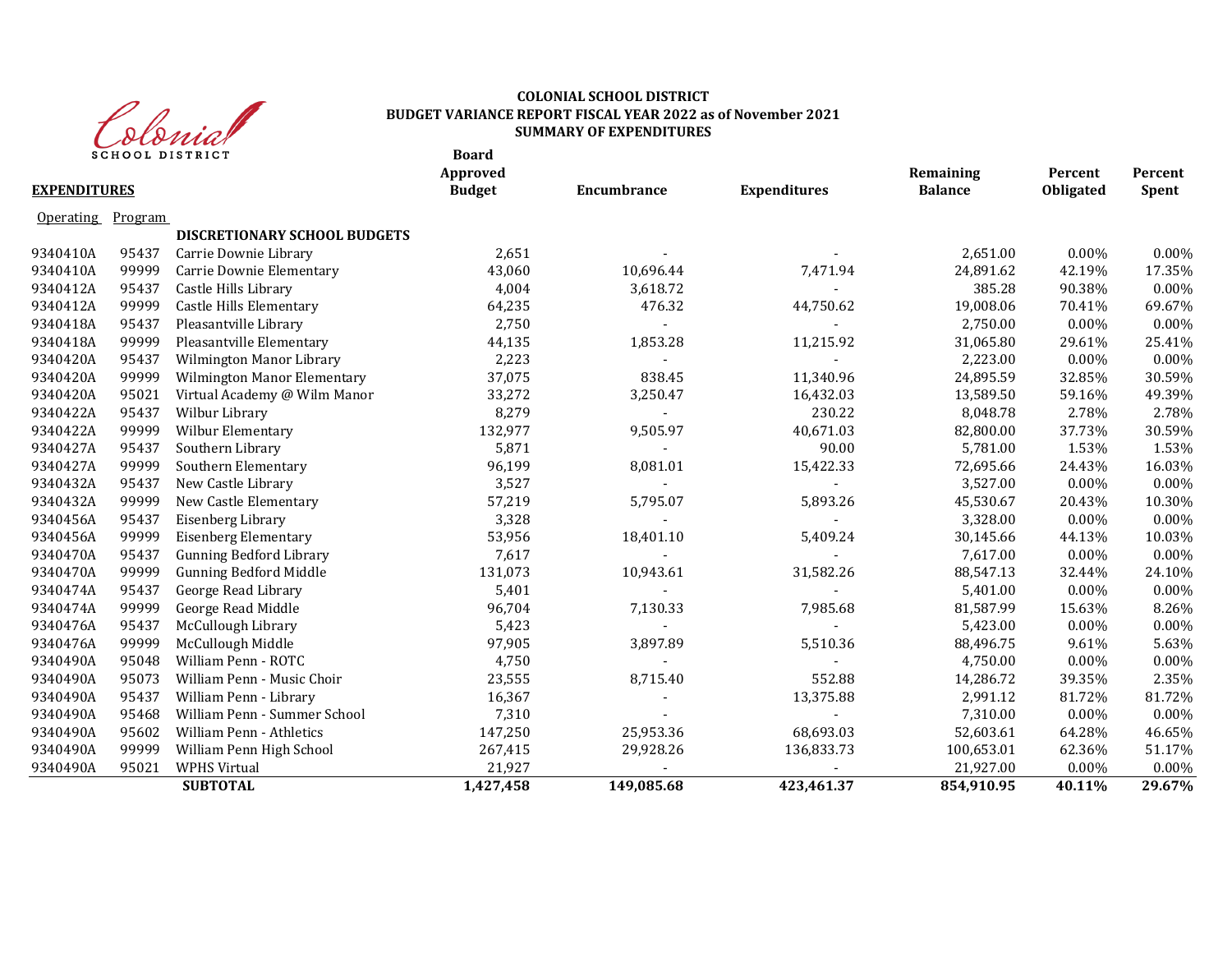

# **COLONIAL SCHOOL DISTRICT BUDGET VARIANCE REPORT FISCAL YEAR 2022 as of November 2021 SUMMARY OF EXPENDITURES**

**Board**

|                     |       |                                           | Approved      |              |                     | Remaining      | Percent   | Percent      |
|---------------------|-------|-------------------------------------------|---------------|--------------|---------------------|----------------|-----------|--------------|
| <b>EXPENDITURES</b> |       |                                           | <b>Budget</b> | Encumbrance  | <b>Expenditures</b> | <b>Balance</b> | Obligated | <b>Spent</b> |
|                     |       | DISCRETIONARY DIVISION/DEPARTMENT BUDGETS |               |              |                     |                |           |              |
| 99900000            | 99999 | <b>Board of Education</b>                 | 29.450        |              | 17,432.37           | 12,017.63      | 59.19%    | 59.19%       |
| 99900100            | 99999 | Legal                                     | 104,500       | 86,375.00    | 13,754.47           | 4,370.53       | 95.82%    | 13.16%       |
| 99900300            | 95228 | Substitutes & Homebound                   | 641,250       | 46,904.81    | 601,592.83          | (7,247.64)     | 101.13%   | 93.82%       |
| 99900300            | 95494 | Teacher of the Year                       | 11,875        | 211.42       | 234.15              | 11,429.43      | 3.75%     | 1.97%        |
| 99900300            | 99999 | <b>General District Expenses</b>          | 977,758       |              | 241,471.46          | 736,286.54     | 24.70%    | 24.70%       |
| 99910000            | 95052 | Marketing                                 | 82,570        | 6,886.17     | 44,924.72           | 30,759.11      | 62.75%    | 54.41%       |
| 99910000            | 99999 | <b>Public Communications</b>              | 19,190        |              | 9,129.63            | 10,060.37      | 47.57%    | 47.57%       |
| 99910010            | 95411 | Copy Center                               | 223,250       | 168,966.92   | 100,408.57          | (46, 125.49)   | 120.66%   | 44.98%       |
| 99910010            | 99999 | District Administration                   | 237,975       | 95,085.41    | 104,672.60          | 38,216.99      | 83.94%    | 43.98%       |
| 99910010            | 95405 | District Choice                           | 3,800         |              | 240.06              | 3,559.94       | 6.32%     | 6.32%        |
| 99910100            | 99999 | Superintendent                            | 41,040        | 160.00       | 3,754.78            | 37,125.22      | 9.54%     | 9.15%        |
| 99970600            | 95060 | Preschool Expansion                       | 115,425       | 17,222.08    | 40,156.75           | 58,046.17      | 49.71%    | 34.79%       |
| 99970675            | 95430 | <b>Elementary Wellness</b>                | 85,000        | 50,000.00    | 1,770.08            | 33,229.92      | 60.91%    | 2.08%        |
| 99920000            | 99999 | Curriculum/Instruction                    | 106,875       | 135.85       | 1,175.60            | 105,563.55     | 1.23%     | 1.10%        |
| 99920000            | 95435 | Common Core/Curriculum                    | 213,750       |              |                     | 213,750.00     | $0.00\%$  | $0.00\%$     |
| 99920000            | 90850 | Music/Art Curriculum                      | 38,475        | 337.98       | 19,607.98           | 18,529.04      | 51.84%    | 50.96%       |
| 99920100            | 99999 | <b>Discipline Programs</b>                | 158,175       | 25,408.00    | 46,892.00           | 85,875.00      | 45.71%    | 29.65%       |
| 99920110            | 99519 | Security/Constables                       | 565,250       | 57,015.80    | 339,072.06          | 169,162.14     | 70.07%    | 59.99%       |
| 99920700            | 99999 | Middle school Athletics                   | 51,300        |              | 1,000.00            | 50,300.00      | 1.95%     | 1.95%        |
| 99930300            | 99999 | <b>Student Services</b>                   | 17,100        |              | 9,265.94            | 7,834.06       | 54.19%    | 54.19%       |
| 99930400            | 99999 | Behavioral Health                         | 17,100        | 709.29       | 13,813.30           | 2,577.41       | 84.93%    | 80.78%       |
| 99940000            | 99999 | <b>Business Office</b>                    | 36,167        |              | 23,365.56           | 12,801.44      | 64.60%    | 64.60%       |
| 99940400            | 99999 | Local Salaries & Benefits                 | 39,432,702    | 1,190,173.66 | 18,989,502.53       | 19,253,025.81  | 51.17%    | 48.16%       |
| 99950000            | 99999 | Personnel                                 | 39,330        |              | 16,621.71           | 22,708.29      | 42.26%    | 42.26%       |
| 99940050            | 99999 | <b>Facilities Maintenance</b>             | 1,045,000     | 378,691.30   | 335,377.98          | 330,930.72     | 68.33%    | 32.09%       |
| 99960200            | 99531 | <b>Custodial Services</b>                 | 475,000       | 149,559.62   | 218,500.48          | 106,939.90     | 77.49%    | 46.00%       |
| 99970680            | 99999 | <b>School Supervision</b>                 | 51,300        |              | 6,983.15            | 44,316.85      | 13.61%    | 13.61%       |
| 99970680            | 95488 | <b>Visiting Teachers</b>                  | 3,420         | 311.37       | 829.84              | 2,278.79       | 33.37%    | 24.26%       |
|                     |       | <b>SUBTOTAL - DISCRETIONARY</b>           | 44,824,027    | 2,274,154.68 | 21,201,550.60       | 21,348,321.72  | 52.37%    | 47.30%       |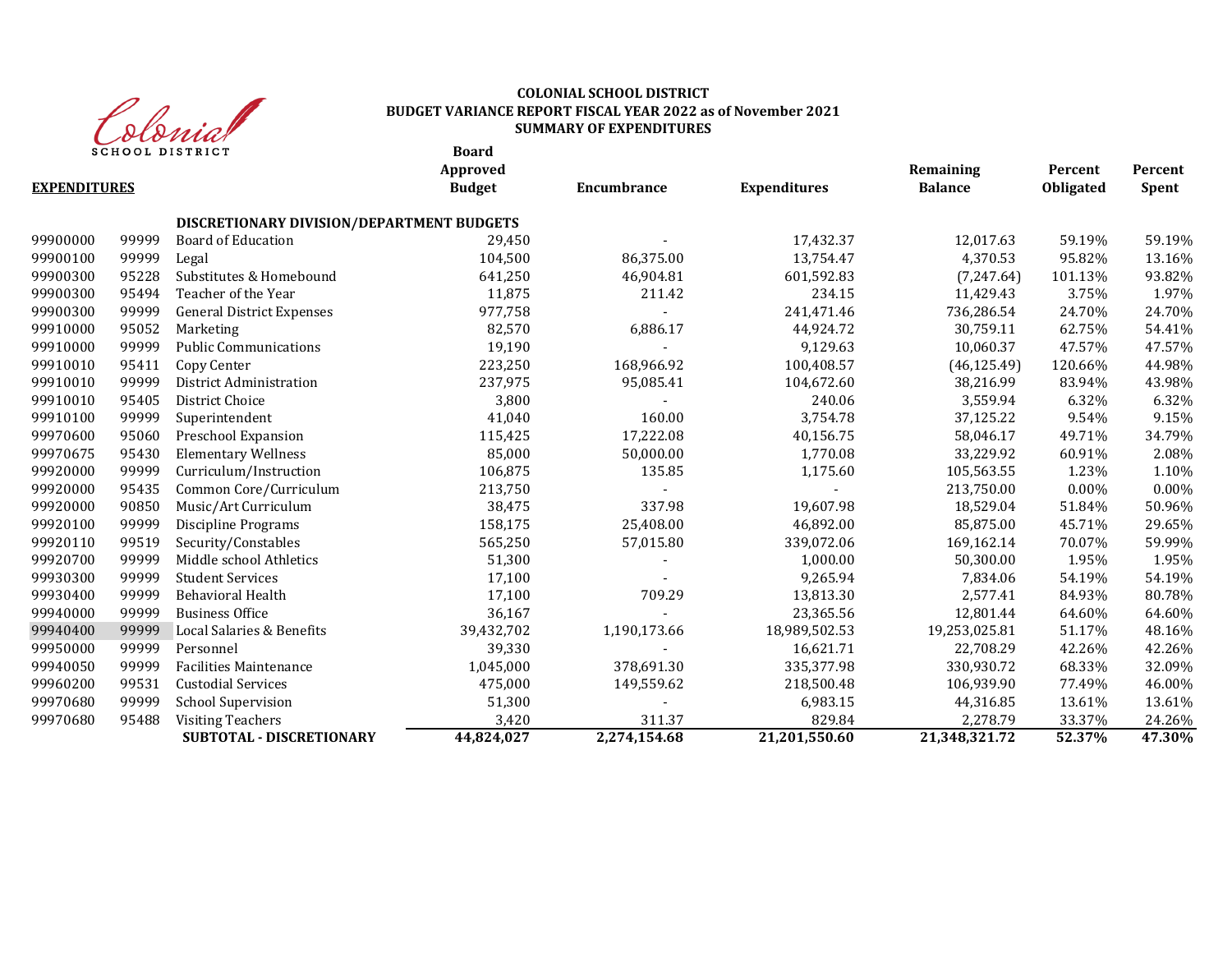

#### **Board COLONIAL SCHOOL DISTRICT BUDGET VARIANCE REPORT FISCAL YEAR 2022 as of November 2021 SUMMARY OF EXPENDITURES**

|                     |       | SCHOOL DISIKICI                                 | boaru<br>Approved |              |                     | Remaining      | Percent          | Percent |
|---------------------|-------|-------------------------------------------------|-------------------|--------------|---------------------|----------------|------------------|---------|
| <b>EXPENDITURES</b> |       |                                                 | <b>Budget</b>     | Encumbrance  | <b>Expenditures</b> | <b>Balance</b> | <b>Obligated</b> | Spent   |
|                     |       | <b>RESTRICTED FUNDING WITH LOCAL INVESTMENT</b> |                   |              |                     |                |                  |         |
| 99940810            | 99999 | Tech Equipment & Repair                         | 2,062,500         | 120,602.68   | 737,270.60          | 1,204,626.72   | 41.59%           | 35.75%  |
| 99960200            | 95419 | Energy/Utilities                                | 1,896,000         | 355,876.19   | 620,482.24          | 919,641.57     | 51.50%           | 32.73%  |
| 99960400            | 99999 | Transportation                                  | 8,400,000         | 580,391.15   | 3,674,199.72        | 4,145,409.13   | 50.65%           | 43.74%  |
|                     |       | SUBTOTAL - RESTRICTED/LOCAL                     | 12,358,500        | 1,056,870.02 | 5,031,952.56        | 6,269,677.42   | 49.27%           | 40.72%  |
|                     |       | <b>OTHER RESTRICTED BUDGETS</b>                 |                   |              |                     |                |                  |         |
| 99920200            | 99999 | Extra Time                                      | 270,000           |              | 48,860.26           | 221,139.74     | 18.10%           | 18.10%  |
| 99920500            | 99999 | Professional Development                        | 110,362           | 4,819.64     | 10,666.60           | 94,875.76      | 14.03%           | 9.67%   |
| 99920800            | 99999 | <b>Drivers Education</b>                        | 25,172            | 252.65       | 5,927.20            | 18,992.15      | 24.55%           | 23.55%  |
| 99921000            | 95512 | <b>Opportunity Funds Personnel</b>              | 1,456,000         |              | 197,429.44          | 1,258,570.56   | 13.56%           | 13.56%  |
| 99921000            | 99999 | <b>Opportunity Funds Programming</b>            | 1,646,946         | 324,513.00   | 340,127.00          | 982,306.00     | 40.36%           | 20.65%  |
| 99921000            | 95063 | Opp Funds Mental Health & Reading               | 1,001,367         |              | 165,457.49          | 835,909.51     | 16.52%           | 16.52%  |
| 99940200            | 99999 | Division I Salaries                             | 75,420,954        |              | 32,850,572.88       | 42,570,381.12  | 43.56%           | 43.56%  |
| 99940300            | 99999 | Division II Vocational                          | 160,545           | 7,417.25     | 36,630.59           | 116,497.16     | 27.44%           | 22.82%  |
| 99940410            | 95037 | Spanish Immersion                               | 19,229            |              |                     | 19,229.00      | $0.00\%$         | 0.00%   |
| 99940410            | 95005 | <b>Chinese Immersion</b>                        | 19,229            |              |                     | 19,229.00      | $0.00\%$         | 0.00%   |
| 99940410            | 99999 | Competitive Grants - State                      | 125,000           |              | 43,289.76           | 81,710.24      | 34.63%           | 34.63%  |
| 99940500            | 99999 | Federal Funds                                   | 8,517,831         | 68,702.35    | 97,166.42           | 8,351,962.23   | 1.95%            | 1.14%   |
| 99940700            | 99999 | Private Grants/Donations                        | 25,000            |              |                     | 25,000.00      | $0.00\%$         | 0.00%   |
| 99960000            | 99999 | <b>Child Nutrition Operations</b>               | 8,748,000         | 1,126.48     | 3,023,741.78        | 5,723,131.74   | 34.58%           | 34.56%  |
| 99970000            | 99999 | Debt Service                                    | 4,165,170         |              | 2,799,257.11        | 1,365,912.89   | 67.21%           | 67.21%  |
| 99970680            | 95063 | SSBG K-4 Reading                                | 429,192           |              | 292,588.13          | 136,603.87     | 68.17%           | 68.17%  |
| 99990050            | 99999 | E3 Grant                                        | 1,976,000         | 150,000.00   | 647,404.81          | 1,178,595.19   | 40.35%           | 32.76%  |
| 99970200            | 99999 | Minor Capital                                   | 1,555,280         | 23,177.50    | 69,532.50           | 1,462,570.00   | 5.96%            | 4.47%   |
| 99970600            | 99768 | ECAP (State Pre-K grant)                        | 285,600           |              | 13,073.71           | 272,526.29     | 4.58%            | 4.58%   |
|                     |       | <b>SUBTOTAL - RESTRICTED</b>                    | 105,956,877       | 580,008.87   | 40,641,725.68       | 64,735,142.45  | 38.90%           | 38.36%  |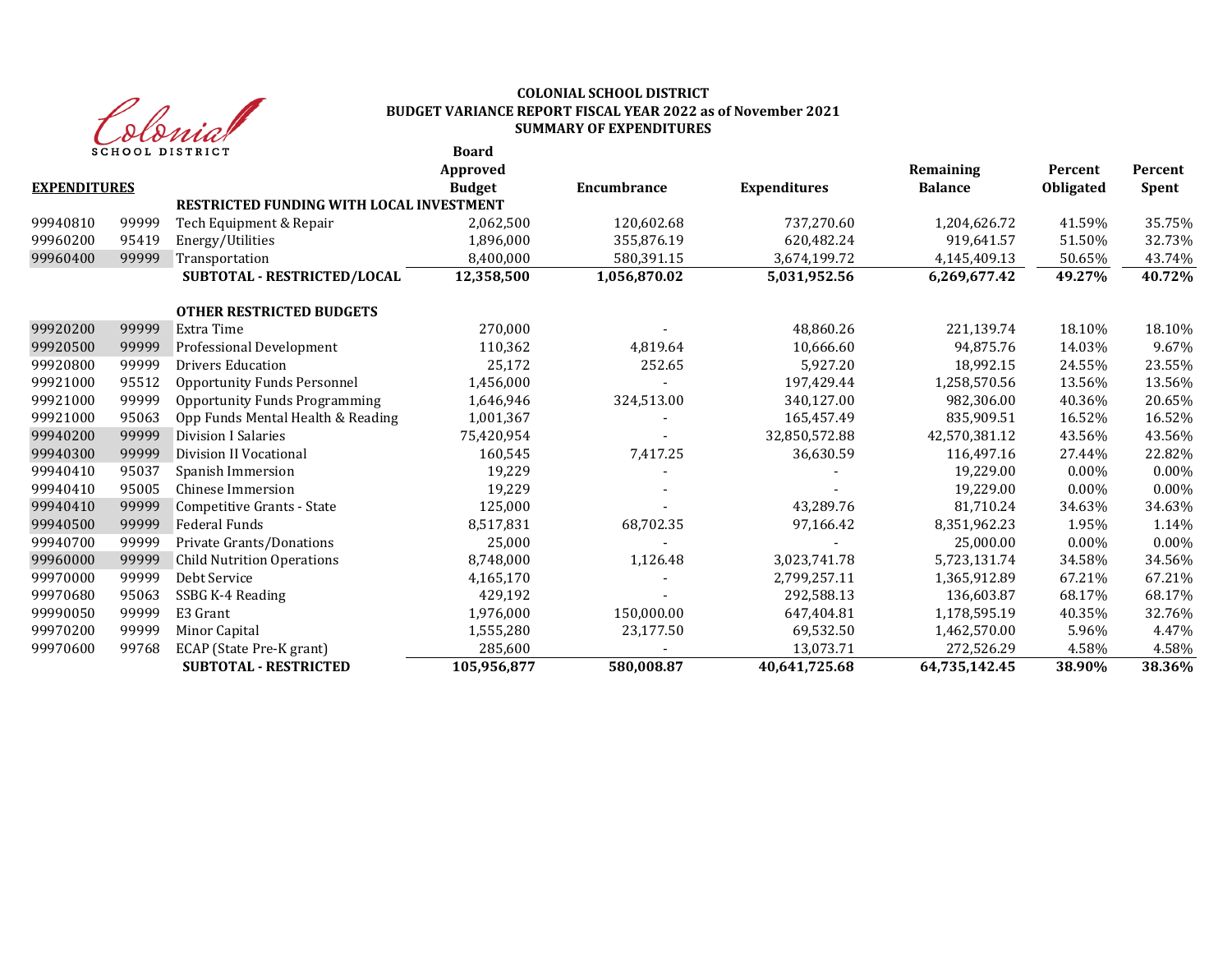

# **COLONIAL SCHOOL DISTRICT BUDGET VARIANCE REPORT FISCAL YEAR 2022 as of November 2021 SUMMARY OF EXPENDITURES**

**Board**

| <b>EXPENDITURES</b>       |       |                                          | Approved<br><b>Budget</b> | Encumbrance | <b>Expenditures</b> | Remaining<br><b>Balance</b> | Percent<br><b>Obligated</b> | Percent<br>Spent |
|---------------------------|-------|------------------------------------------|---------------------------|-------------|---------------------|-----------------------------|-----------------------------|------------------|
|                           |       | <b>RESTRICTED TUITION FUNDED BUDGETS</b> |                           |             |                     |                             |                             |                  |
| 99970600                  | 95030 | Preschool                                | 76,005                    | 3,472.95    | 12,916.53           | 59,615.52                   | 21.56%                      | 16.99%           |
| 99970600                  | 99532 | PreK General Expenses                    | 769,500                   | 135,950.80  | 312,125.61          | 321,423.59                  | 58.23%                      | 40.56%           |
| 9340427A                  | 95521 | Southern Special Programs                | 104,612                   | 2,176.12    | 7,157.61            | 95,278.27                   | 8.92%                       | 6.84%            |
| 9340470A                  | 95521 | <b>GB</b> Special Programs               | 75,695                    | 19,141.52   |                     | 56,553.48                   | 25.29%                      | $0.00\%$         |
| 9340490A                  | 95207 | WPHS CASL                                | 33,300                    |             |                     | 33,300.00                   | $0.00\%$                    | $0.00\%$         |
| 9340522A                  | 99532 | Wallin General Expenses                  | 793,250                   | 21,837.35   | 323,573.33          | 447,839.32                  | 43.54%                      | 40.79%           |
| 9340522A                  | 99999 | <b>Wallin Principal</b>                  | 33,686                    |             | 485.95              | 33,200.05                   | 1.44%                       | 1.44%            |
| 99920300                  | 99999 | LEP/ESL                                  | 680,000                   |             | 193,871.49          | 486,128.51                  | 28.51%                      | 28.51%           |
| 99921050                  | 99999 | <b>Special Education Services</b>        | 427,500                   | 282,024.67  | 88,136.88           | 57,338.45                   | 86.59%                      | 20.62%           |
| 99930200                  | 95454 | Private Placement                        | 800,000                   | 106,648.38  | 272,724.48          | 420,627.14                  | 47.42%                      | 34.09%           |
| 99930200                  | 99999 | In State Tuition                         | 475,000                   | 96,775.03   | 68,455.65           | 309,769.32                  | 34.79%                      | 14.41%           |
| 99930200                  | 95236 | Exceptional Children Payroll             | 1,670,000                 |             | 232,857.03          | 1,437,142.97                | 13.94%                      | 13.94%           |
| 99930300                  | 99546 | <b>Assistive Technology</b>              | 30,000                    | 4,148.63    | 4,941.20            | 20,910.17                   | 30.30%                      | 16.47%           |
|                           |       | <b>SUBTOTAL - TUITION</b>                | 5,968,548                 | 672,175.45  | 1,517,245.76        | 3,779,126.79                | 36.68%                      | 25.42%           |
| See detailed budget       |       | <b>Leach - Special School</b>            | 12,915,893                | 234,879.41  | 4,921,875.30        | 7,759,138.29                | 39.93%                      | 38.11%           |
| <b>TOTAL EXPENDITURES</b> |       |                                          | 183,451,303               | 4,967,174   | 73,737,811          | 104,746,318                 | 42.90%                      | 40.19%           |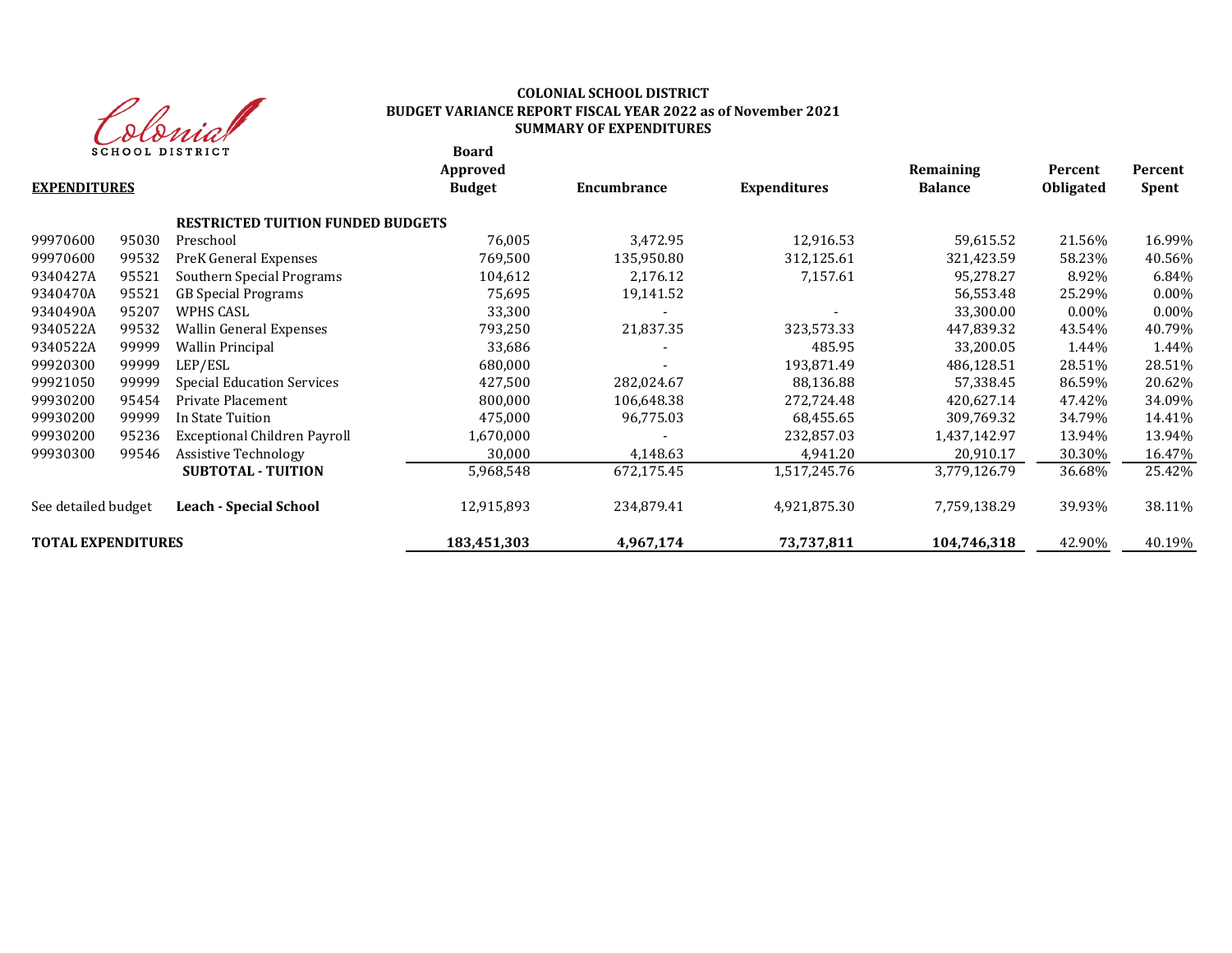

#### **COLONIAL SCHOOL DISTRICT BUDGET VARIANCE REPORT FISCAL YEAR 2022 as of November 2021 DETAIL COST CENTERS**

| <b>Operating</b>                                   | Program |                                                                     | <b>Board</b><br><b>Budget</b> | Encumbrance | <b>Expenditures</b> |              | Remaining<br><b>Balance</b> | Percent<br><b>Obligated</b> | Percent<br>Spent |
|----------------------------------------------------|---------|---------------------------------------------------------------------|-------------------------------|-------------|---------------------|--------------|-----------------------------|-----------------------------|------------------|
|                                                    |         | General District Expenses - Summarized on page 6 - Detail of budget |                               |             |                     |              |                             |                             |                  |
| 99900300                                           | 99999   | Audit                                                               | 9,500                         |             | 1,679.00            |              | 7,821.00                    | 17.67%                      | 17.67%           |
|                                                    |         | Insurance                                                           | 238,115                       |             | 20,808.00           |              | 217,307.00                  | 8.74%                       | 8.74%            |
|                                                    |         | Data Service Center                                                 | 397,643                       |             |                     |              | 397,643.00                  | 0.00%                       | 0.00%            |
|                                                    |         | One Time Items                                                      | 237,500                       |             | 218,984.46          |              | 18,515.54                   | 92.20%                      | 92.20%           |
|                                                    |         | Contingency                                                         | 95,000                        | ٠           |                     |              | 95,000.00                   | $0.00\%$                    | 0.00%            |
| <b>TOTAL EXPENDITURES</b>                          |         |                                                                     | 977,758                       | $\sim$      | 241,471.46          |              | 736,286.54                  | 24.70%                      | 24.70%           |
| <b>CHILD NUTRITION</b>                             |         |                                                                     |                               |             |                     |              |                             |                             |                  |
| <b>TOTAL EXPENDITURES</b>                          |         |                                                                     | 8,748,000                     | 1,126       | 3,023,742           |              | 5,723,131.74                | 34.58%                      | 34.56%           |
| <b>TRANSPORTATION</b><br><b>TOTAL EXPENDITURES</b> |         |                                                                     | 8,400,000                     | 580,391     | 3,674,200           |              | 4,145,409.13                | 50.65%                      | 43.74%           |
|                                                    |         | <b>JOHN G. LEACH - Summarized on page 8 - Detail of budget</b>      |                               |             |                     |              |                             |                             |                  |
| 9340427A                                           | 99999   | Southern Integration Program                                        | $\boldsymbol{0}$              |             |                     | 0.00         |                             |                             |                  |
| 9340474A                                           | 99999   | George Read Integration Program                                     | $\boldsymbol{0}$              | 2,371.30    | 1,778.72            | 4,150.02     | (4, 150.02)                 |                             |                  |
| 9340490A                                           | 99999   | William Penn Integration Program                                    | $\theta$                      |             |                     | 0.00         |                             |                             |                  |
| 9340522A                                           | 99999   | Wallin Adult Integration                                            | $\Omega$                      |             |                     | 0.00         |                             |                             |                  |
| 9340514A                                           | 99999   | Leach Principal's Budget                                            | 69,123                        | 13,295.15   | 14,788.89           | 28,084.04    | 41,038.96                   | 40.63%                      | 21.40%           |
| 9340514A                                           | 95254   | <b>Vocational Expenses</b>                                          | 5,130                         |             | 2,060.61            | 2,060.61     | 3,069.39                    | 40.17%                      | 40.17%           |
| 9340514A                                           | 99545   | <b>Related Services</b>                                             | 8,550                         | 906.40      | 2,141.41            | 3,047.81     | 5,502.19                    | 35.65%                      | 25.05%           |
| 9340514A                                           | 99546   | <b>Assistive Technology</b>                                         | 10,260                        |             |                     | 0.00         | 10,260.00                   | $0.00\%$                    | 0.00%            |
| 9340514A                                           | 95468   | Summer School                                                       | 8,550                         |             |                     | 0.00         | 8,550.00                    | $0.00\%$                    | 0.00%            |
| 99900300                                           | 95228   | Substitutes                                                         | 14,250                        |             | 2,266.82            | 2,266.82     | 11,983.18                   | 15.91%                      | 15.91%           |
| 99900300                                           | 99999   | General (Incl. Transportation)                                      | 802,750                       | 11,862.88   | 8,155.70            | 20,018.58    | 782,731.42                  | 2.49%                       | 1.02%            |
| 99940200                                           | 99999   | <b>Division I Salaries</b>                                          | 8,294,389                     |             | 3,191,233.64        | 3,191,233.64 | 5,103,155.36                | 38.47%                      | 38.47%           |
| 99940400                                           | 99999   | Local Salaries & Benefits                                           | 3,634,761                     | 161,224.36  | 1,697,095.32        | 1,858,319.68 | 1,776,441.32                | 51.13%                      | 46.69%           |
| 99960200                                           | 95419   | Energy/Utilities                                                    | 55,000                        | 45,219.32   | 2,354.19            | 47,573.51    | 7,426.49                    | 86.50%                      | 4.28%            |
| 99970200                                           | 99999   | Minor Capital                                                       | 13,130                        |             |                     | 0.00         | 13,130.00                   | 0.00%                       | 0.00%            |
| <b>TOTAL EXPENDITURES</b>                          |         |                                                                     | 12,915,893                    | 234,879     | 4,921,875           | 5,156,754.71 | 7,759,138.29                | 39.93%                      | 38.11%           |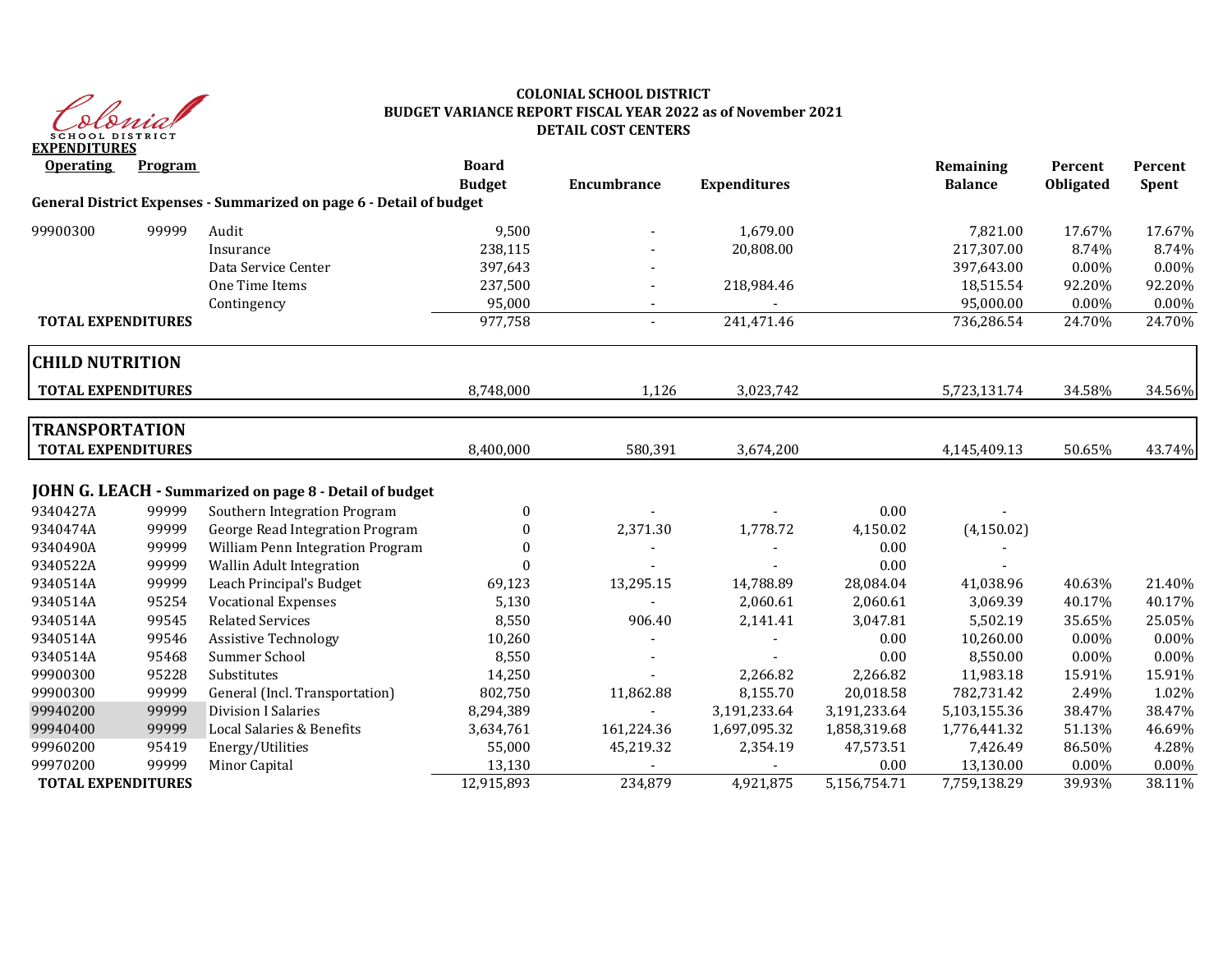Colonial SCHOOL DISTRICT

# **COLONIAL SCHOOL DISTRICT BUDGET VARIANCE REPORT FISCAL YEAR 2022 as of November 2021 LOCAL TAX COLLECTIONS**

|                        | <b>Current</b> | <b>Debt</b>    |                |              |
|------------------------|----------------|----------------|----------------|--------------|
| Month                  | <b>Expense</b> | <b>Service</b> | <b>Tuition</b> | <b>MCI</b>   |
| July                   | 76,715.48      | 10,381.66      | 25,094.10      | 6,175.66     |
| August                 | 916,742.73     | 61,900.21      | 189,076.99     | 48,104.26    |
| September              | 5,349,377.92   | 383,514.38     | 11,852,503.86  | 301,571.21   |
| October                | 39,813,187.34  | 2,966,116.34   | 2,346,279.63   | 4,965,233.17 |
| November               | 1,024,903.66   | 75,744.39      | 233, 233. 13   | 59,460.65    |
| December               |                |                |                |              |
| January                |                |                |                |              |
| February               |                |                |                |              |
| March                  |                |                |                |              |
| April                  |                |                |                |              |
| May                    |                |                |                |              |
| June                   |                |                |                |              |
| Transfers to Leach     |                |                |                |              |
| Sr Citizen Prop Relief |                |                |                |              |
| <b>Total Collected</b> | 47,180,927.13  | 3,497,656.98   | 14,646,187.71  | 5,380,544.95 |
| <b>Budget</b>          | 48,557,940     | 3,702,830      | 6,728,774      | 2,931,407    |
| % Collected            | 97.16%         | 94.46%         | 217.67%        | 183.55%      |

Receipts are recorded in the month in which they are received.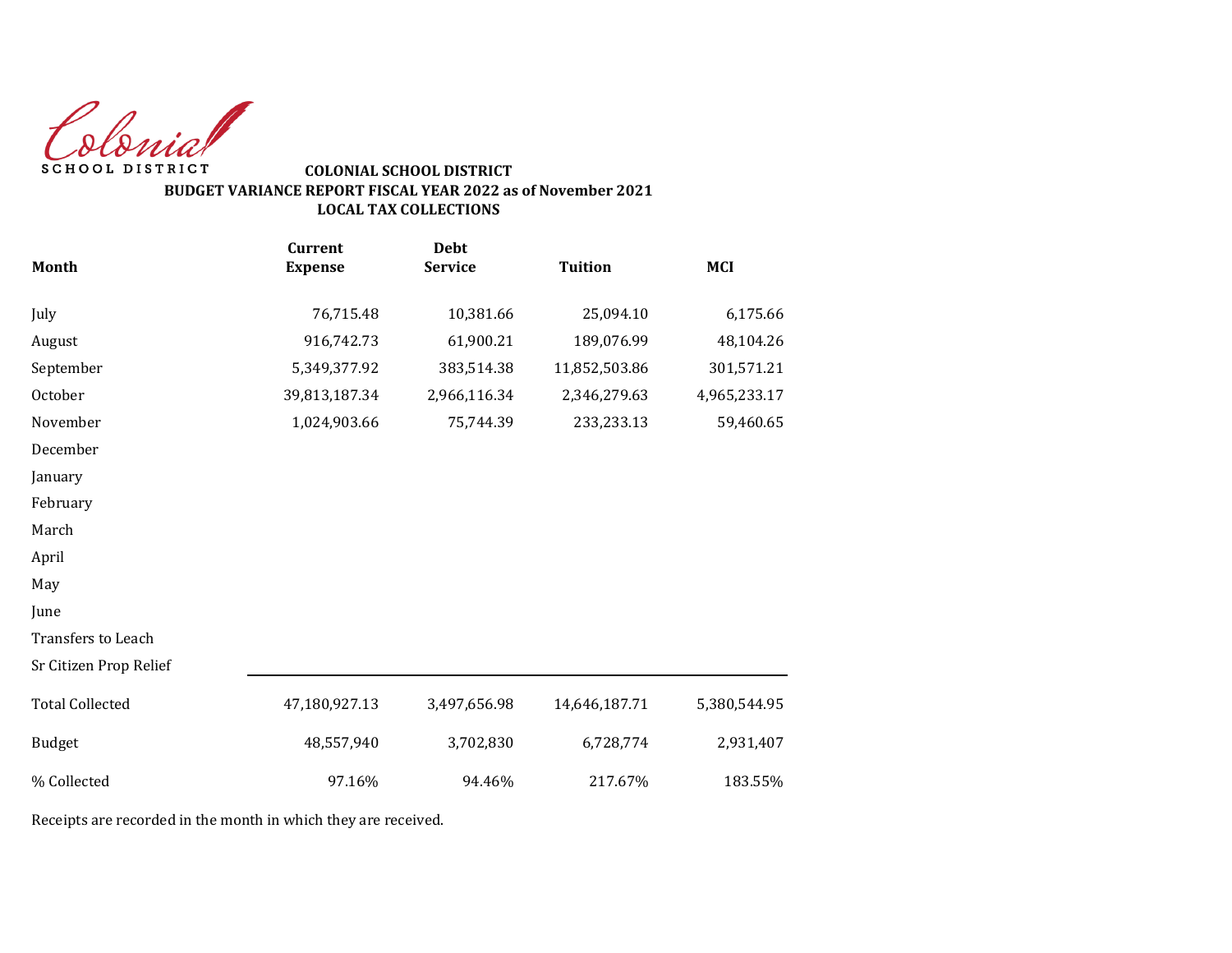

# **COLONIAL SCHOOL DISTRICT COMPARISON OF LOCAL FUND PROPERTY TAX RECEIPTS FOR CURRENT OPERATIONS WITH THE PRIOR TWO FISCAL YEARS**

| <b>Month</b>                | <b>Fiscal Year 2020</b> | <b>Fiscal Year 2021</b> | <b>Fiscal Year 2022</b> |
|-----------------------------|-------------------------|-------------------------|-------------------------|
| July                        | 28,036.81               | 113,467.14              | 76,715.48               |
| August                      | 979,008.51              | 1,379,263.70            | 916,742.73              |
| September                   | 6,045,626.70            | 5,625,354.33            | 5,349,377.92            |
| October                     | 38,434,095.70           | 38,887,652.54           | 39,813,187.34           |
| November                    | 649,865.52              | 553,984.40              | 1,024,903.66            |
| December                    | 277,872.51              | 221,914.33              |                         |
| January                     | 170,989.00              | 497,688.34              |                         |
| February                    | 159,408.88              | 323,948.16              |                         |
| March                       | 272,063.86              | 295,745.71              |                         |
| April                       | 93,456.86               | 123,981.25              |                         |
| May                         | 107,775.26              | 86,547.78               |                         |
| June                        | 104,933.93              | 252,760.63              |                         |
| Senior Citizens' Tax Rebate | 1,137,985.58            |                         |                         |
| Year To Date Receipts       | 48,461,119.12           | 48,362,308.31           | 47180927.13             |
| Projected Tax Receipts      | \$47,084,564            | 48,494,822              | 48,557,940              |
| % of Annual Tax Collections | 102.92%                 | 99.73%                  | 97.16%                  |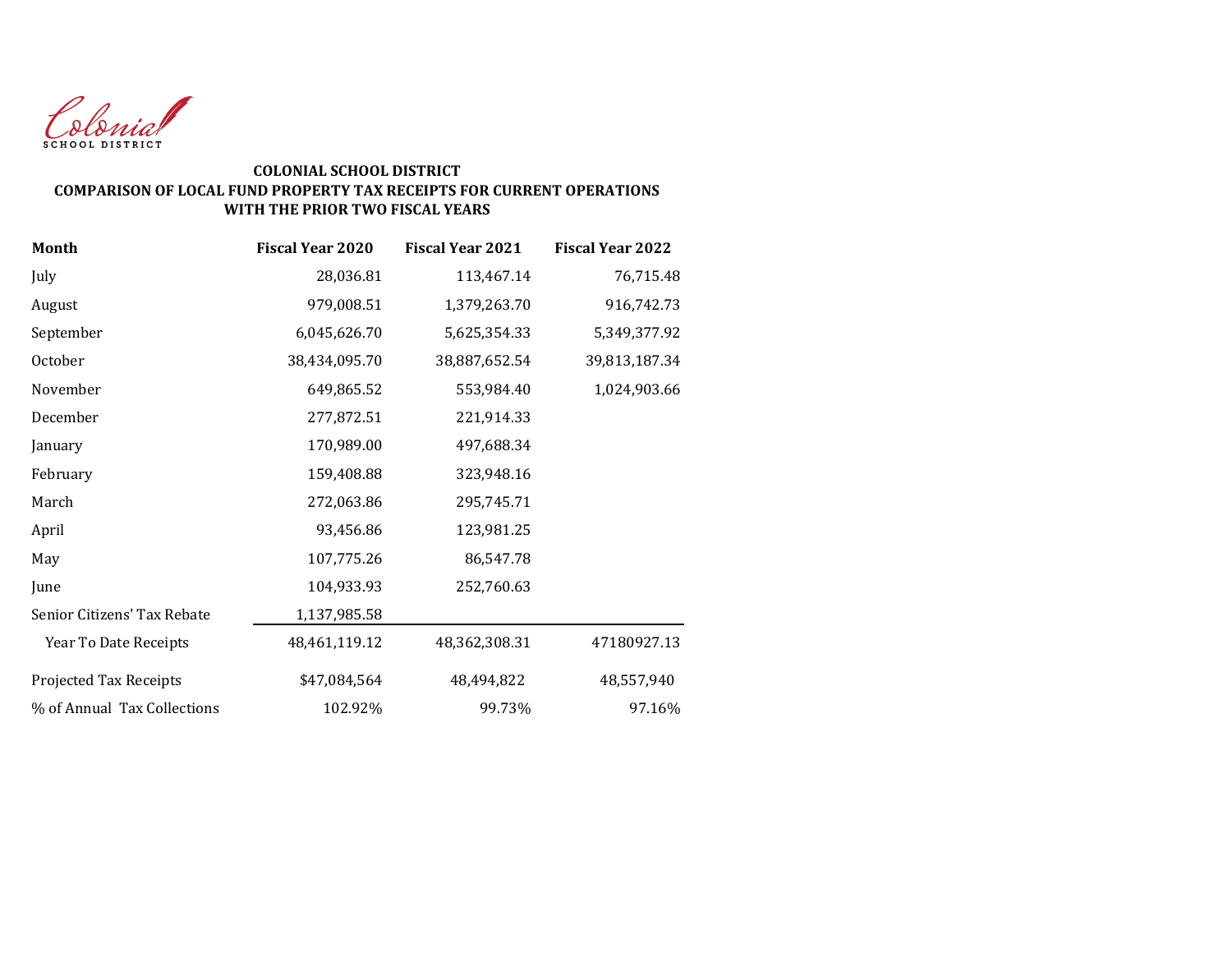Christ **SCHOOL DISTRICT** 

#### **COLONIAL SCHOOL DISTRICT BUDGET VARIANCE REPORT FISCAL YEAR 2022 as of November 2021 CREDIT CARD PURCHASES**

Credit cards are issued to Colonial employees under special circumstances and only with the approval of the CFO and Superintendent. Cards are used when Purchase orders and/or checks are not accepted or feasible and for travel.

|                              | <b>Name</b>              | <b>Trans Date</b> | <b>Merchant</b>                    | Amount | <b>Description</b>          |
|------------------------------|--------------------------|-------------------|------------------------------------|--------|-----------------------------|
| <b>Nutrition Supervisor</b>  | Angelucci, A Paula       |                   | 11/10/2021 RESTAURANTSTORE.COM     |        | \$5.79 Supplies             |
|                              | Angelucci, A Paula       |                   | 11/17/2021 BJS WHOLESALE CLUB      |        | \$41.48 Supplies            |
|                              | Angelucci, A Paula       |                   | 10/28/2021 HINGEDPARTS             |        | \$365.60 Supplies           |
|                              | Angelucci, A Paula       |                   | 10/31/2021 AMZN MKTP US*Z09JN9LK3  |        | \$81.45 Supplies            |
| <b>Technology Supervisor</b> | Cale, Kathleen           |                   | 11/6/2021 FEDEX 285762355007       |        | \$16.86 Postage             |
|                              | Cale, Kathleen           |                   | 11/3/2021 AMZN MKTP US*1Q9HH4RY3   |        | \$999.50 Supplies           |
| Chief Financial Officer      | Falcon, Emily M.         |                   | 10/29/2021 SIGNWELL EX DOCSKETCH   |        | \$51.59 eSignature software |
|                              | Falcon, Emily M.         |                   | 11/10/2021 SIGNWELL EX DOCSKETCH   |        | \$48.85 eSignature software |
|                              | Falcon, Emily M.         |                   | 11/10/2021 SIGNWELL EX DOCSKETCH   |        | \$48.85 eSignature software |
|                              | Falcon, Emily M.         |                   | 11/10/2021 SIGNWELL EX DOCSKETCH   |        | \$48.85 eSignature software |
|                              | Falcon, Emily M.         |                   | 11/10/2021 SIGNWELL EX DOCSKETCH   |        | \$48.80 eSignature software |
| <b>Business Office</b>       | Lockley, Jazmine La'rell |                   | 11/4/2021 NATIONAL COUNCIL FOR THE |        | \$275.00 Registration       |
| (Districtwide travel)        | Lockley, Jazmine La'rell |                   | 11/1/2021 ASHA EVENTS - 7          |        | \$149.00 Registration       |
|                              | Lockley, Jazmine La'rell |                   | 11/3/2021 ASHA EVENTS - 7          |        | \$249.00 Registration       |
|                              | Lockley, Jazmine La'rell |                   | 11/9/2021 ASHA EVENTS - 7          |        | \$49.00 Registration        |
|                              | Lockley, Jazmine La'rell | 11/2/2021 VBMAPP  |                                    |        | \$178.00 Registration       |
|                              | Lockley, Jazmine La'rell | 11/2/2021 VBMAPP  |                                    |        | \$178.00 Registration       |
|                              | Lockley, Jazmine La'rell |                   | 11/16/2021 KELLYMAHLER             |        | \$810.35 Registration       |
|                              | Lockley, Jazmine La'rell |                   | 11/3/2021 DELAWARE PATHWAYS 2021   |        | \$40.00 Registration        |
|                              | Lockley, Jazmine La'rell |                   | 11/10/2021 WWW.NCTE.ORG            |        | \$2,035.00 Registration     |
|                              | Lockley, Jazmine La'rell |                   | 11/1/2021 IN *LOVING GUIDANCE INC  |        | \$2,550.00 Registration     |
|                              | Lockley, Jazmine La'rell |                   | 11/3/2021 AMZN MKTP US*VU8ZU5CR3   |        | \$114.98 Supplies           |
|                              | Lockley, Jazmine La'rell |                   | 11/4/2021 AMZN MKTP US*4K2KA9FE3   |        | \$199.98 Supplies           |
|                              | Lockley, Jazmine La'rell |                   | 11/6/2021 GRAND HYATT SAN ANTONIO  |        | \$952.96 Lodging            |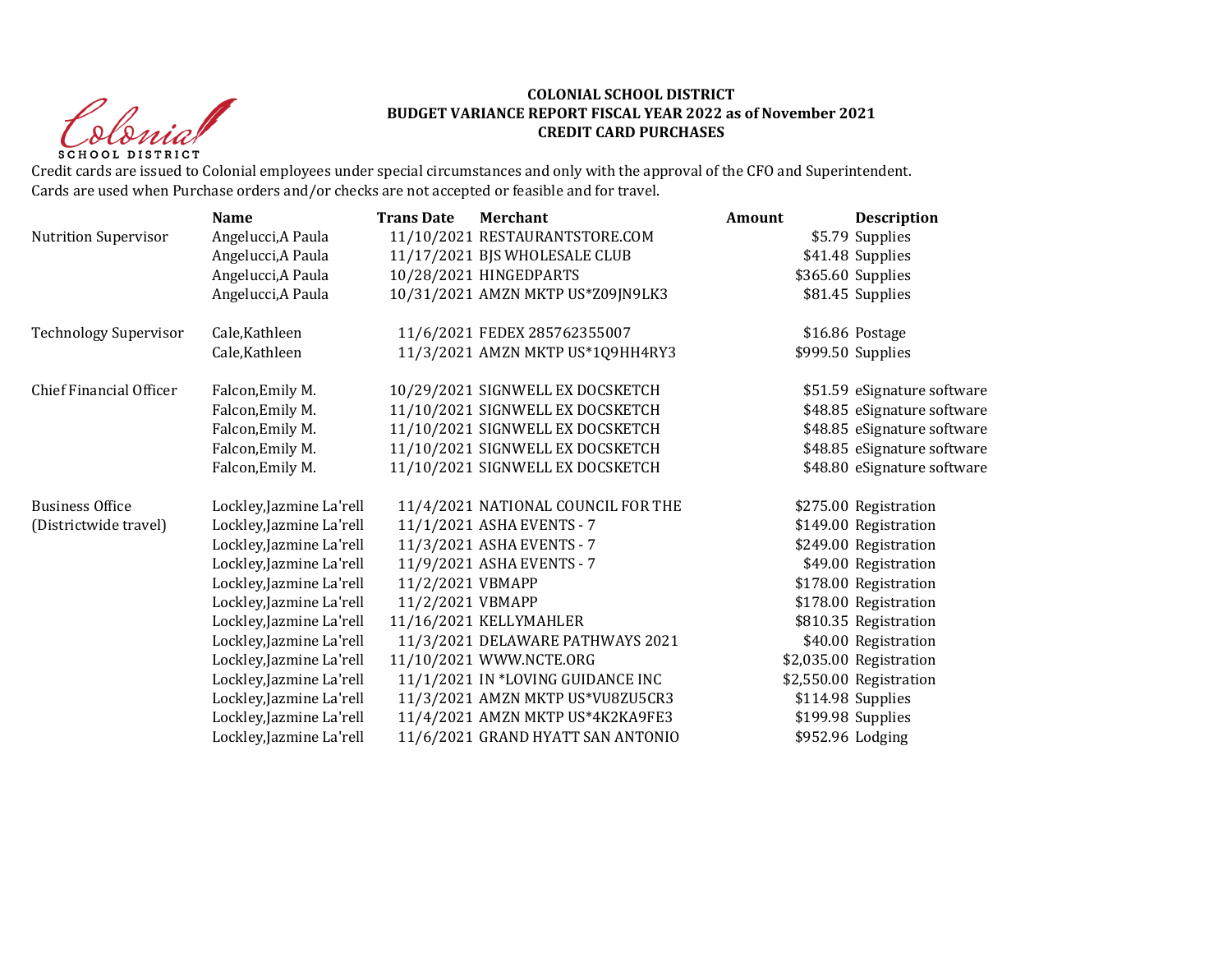Christ **SCHOOL DISTRICT** 

#### **COLONIAL SCHOOL DISTRICT BUDGET VARIANCE REPORT FISCAL YEAR 2022 as of November 2021 CREDIT CARD PURCHASES**

Credit cards are issued to Colonial employees under special circumstances and only with the approval of the CFO and Superintendent. Cards are used when Purchase orders and/or checks are not accepted or feasible and for travel.

|                          | <b>Name</b>             | <b>Trans Date</b>   | Merchant                             | Amount               | <b>Description</b>       |
|--------------------------|-------------------------|---------------------|--------------------------------------|----------------------|--------------------------|
| <b>Business Office</b>   | Miller, Cindy L         |                     | 11/19/2021 JOTFORM INC.              |                      | \$49.50 Supplies         |
| (Districtwide purchases) | Miller, Cindy L         |                     | 11/2/2021 DNH*GODADDY.COM            |                      | \$42.34 Website services |
|                          | Miller, Cindy L         | 11/1/2021 INDEED    |                                      |                      | \$324.09 Recruiting      |
|                          | Miller, Cindy L         |                     | 11/1/2021 EMA*EMMA EMAIL MARKETING   |                      | \$132.00 Marketing       |
|                          | Miller, Cindy L         |                     | 11/26/2021 DNH*GODADDY.COM           |                      | \$20.17 Website services |
|                          | Miller, Cindy L         |                     | 11/12/2021 MENTIMETER                |                      | \$179.88 Supplies        |
|                          | Miller, Cindy L         |                     | 11/12/2021 INTERNATIONAL TRANSACTION | \$2.70 Fee           |                          |
|                          | Miller, Cindy L         |                     | 11/5/2021 THEMES AND VARIATIONS      | \$1,799.40 Supplies  |                          |
|                          | Miller, Cindy L         |                     | 11/5/2021 INTERNATIONAL TRANSACTION  | \$26.99 Fee          |                          |
| <b>Business Office</b>   | Papanicolas, Leslie Fay |                     | 11/1/2021 DIGITALOCEAN.COM           |                      | \$57.78 Website services |
| (Districtwide purchases) | Papanicolas, Leslie Fay | 11/22/2021 SHINDIGZ |                                      | $$1,100.48$ Supplies |                          |
|                          |                         |                     | <b>TOTAL</b>                         | \$13,274.22          |                          |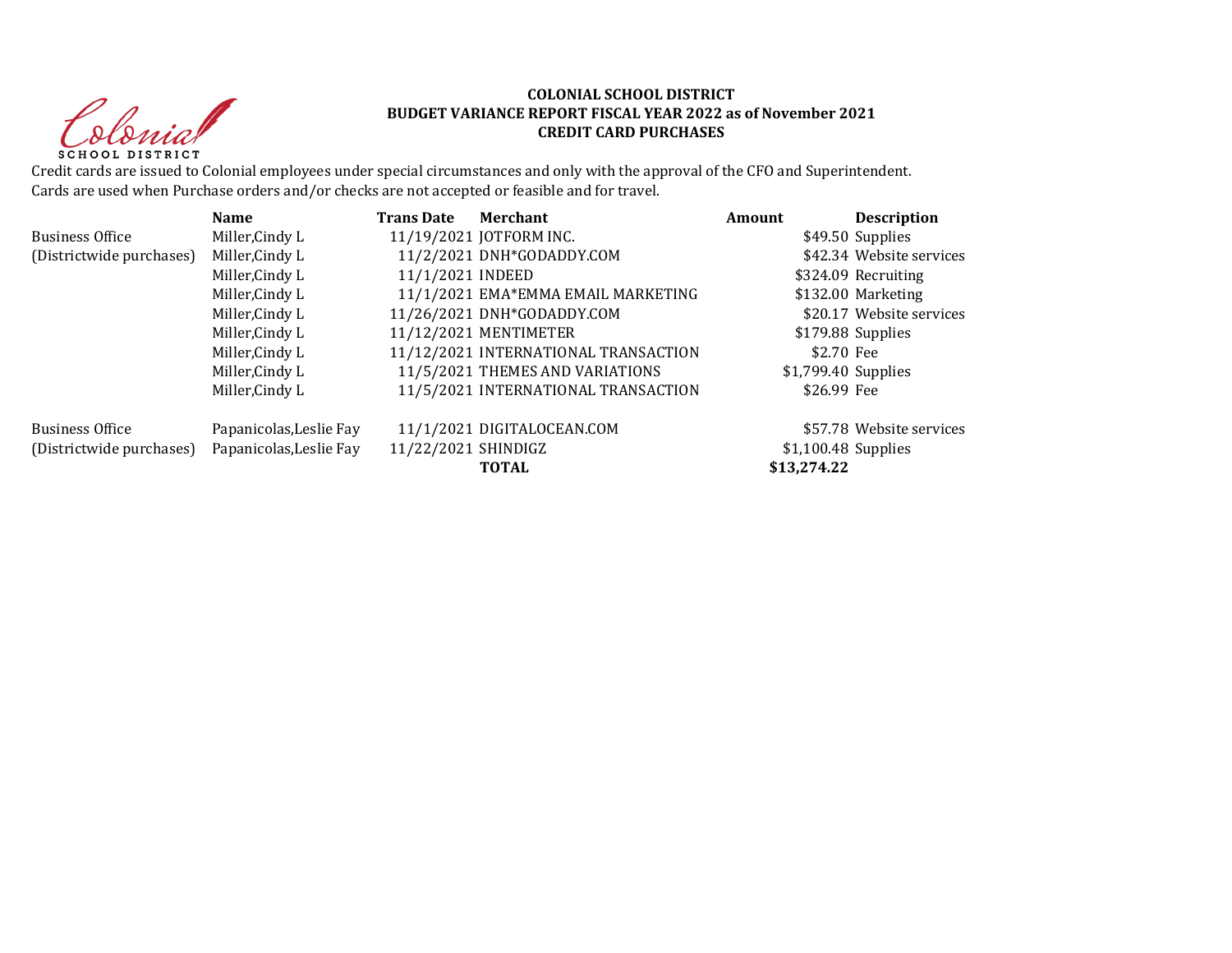donial **SCHOOL DISTRICT** 

**COLONIAL SCHOOL DISTRICT BUDGET VARIANCE REPORT FISCAL YEAR 2022 as of November 2021 GRANTS AND DONATIONS**

| <b>Grantor/Donor</b>                                                                                                                                                                                                               |                     |                      | Amount       | <b>Encumbered &amp;</b> |                |                  |
|------------------------------------------------------------------------------------------------------------------------------------------------------------------------------------------------------------------------------------|---------------------|----------------------|--------------|-------------------------|----------------|------------------|
| <b>Received in Fiscal Year 2022</b>                                                                                                                                                                                                | <b>School</b>       | <b>Date Received</b> | Received     | <b>Spent to Date</b>    |                |                  |
|                                                                                                                                                                                                                                    |                     |                      |              |                         |                |                  |
|                                                                                                                                                                                                                                    |                     | Total                | 0.00         | 0.00                    |                |                  |
| Grants and Donations are budgeted under 99940700.<br>The funds are received and expended according to the grantor or donor guidelines.<br>There is no impact to the district budget or district funds.<br><b>ESSER II Spending</b> |                     |                      |              |                         |                |                  |
| <b>Focus Areas</b>                                                                                                                                                                                                                 | <b>Account Code</b> | <b>Budget</b>        | Encumbered   | Expended                | <b>Balance</b> | Percent<br>Spent |
| <b>Facility Repairs</b>                                                                                                                                                                                                            | 5500                | \$1,065,709.79       |              |                         | \$1,065,709.79 | $0.0\%$          |
| Air Quality Projects                                                                                                                                                                                                               | 5500                | \$6,307,330.00       | \$413,664.00 | \$224,881.00            | \$5,668,785.00 | 10.1%            |
| <b>Educational Technology- Supplies</b>                                                                                                                                                                                            | 5600                | \$1,035,000.00       |              |                         | \$1,035,000.00 | $0.0\%$          |
|                                                                                                                                                                                                                                    |                     |                      |              |                         |                |                  |
| Educational Technology- Capital Outlay                                                                                                                                                                                             | 5700                | \$1,881,900.00       |              |                         | \$1,881,900.00 | $0.0\%$          |
| Long Term Closure (Nutrition Support)                                                                                                                                                                                              | 5600                | \$1,000,000.00       |              | \$439,262.82            | \$560,737.18   | 43.9%            |
| Learning Loss                                                                                                                                                                                                                      | 5500                | \$200,000.00         |              | \$44.025.40             | \$155,974.60   | 22.0%            |

Indirect Costs 5560 \$2,162,555.21 \$2,162,555.21 0.0%

**\$13,652,495.00 \$413,664.00 \$708,169.22 \$12,530,661.78 8.2%**

Percent Spent